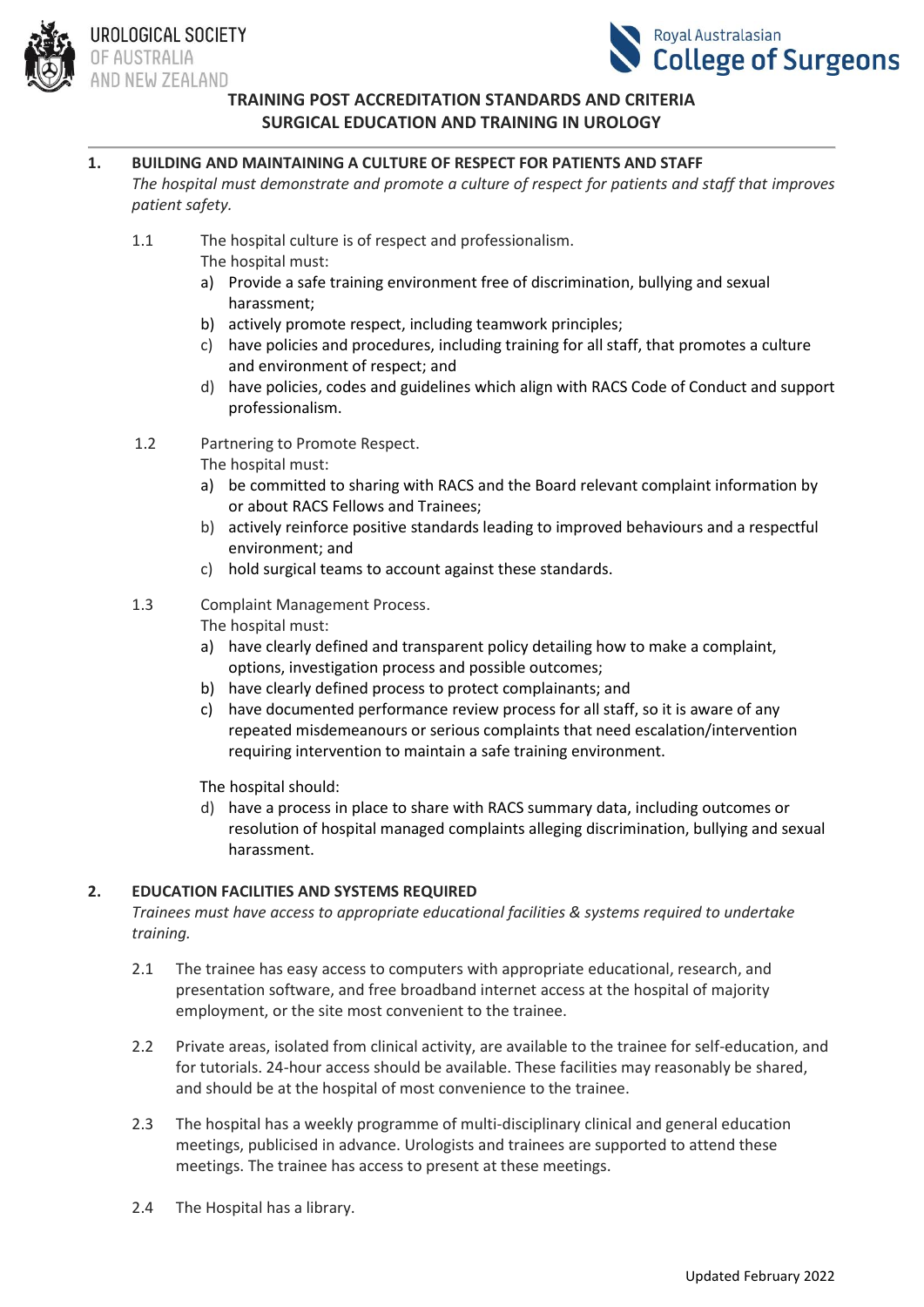



## **3. QUALITY OF TRAINING/LEARNING**

*Trainees have opportunities to participate in a range of desirable activities, the focus of which is inclusive of their educational requirements.*

- 3.1 The trainee is provided at least one hospital based Urology tutorial per week, timetabled in advance.
- 3.2 The trainee is provided a regular program of educational events such as pathology, radiology, Journal Club, and clinical multidisciplinary management meetings.
- 3.3 Support and funded leave is provided to the trainee to attend obligatory educational courses and meetings conducted locally, sectionally, and nationally.
- 3.4 The trainee is encouraged to be involved in research, with evidence of recent research activities of the Urology Unit. Support is provided for these research endeavours.
- 3.5 The trainee has access to skills training equipment within the hospital network.

#### **4. SURGICAL SUPERVISORS AND STAFF**

*The Training Program is managed by appropriate and accessible Supervisor supported by the institution and committed Surgeons, delivering regular training and feedback.*

- 4.1 The hospital employs two or more urologists with appropriate College recognised qualifications per trainee, each actively involved in trainee education. At least one urologist, actively involved in supervision and training, must possess the FRACS (Urol) from the Royal Australasian College of Surgeons.
- 4.2 Urologists are supported to attend scheduled hospital education and audit meetings, and trainee supervision/teaching.
- 4.3 The hospital has a Supervisor of Urology training, recognised financially in a manner consistent with published College expectations and by title within the hospital for the role.
- 4.4 All surgical trainers have their contribution to training and education recognised in their contract and remuneration agreement.
- 4.5 The supervisor is readily accessible to the trainee.
- 4.6 The supervisor responsibly fulfills the role, and;
	- discusses learning needs and goals prior to teaching
	- provides explanation and supervision
	- provides early and regular constructive feedback
	- creates opportunities for a Trainee to rectify weaknesses
- 4.7 The supervisor of Urology training is supported with leave and funding to attend obligatory surgical supervisors meetings and training courses.
- 4.8 Secretarial support is provided for the supervisor's role related to education and training.
- 4.9 In-training assessments are completed within the required timeframe, with the Trainee in attendance. Each report reflects the discussion of the trainee by the department.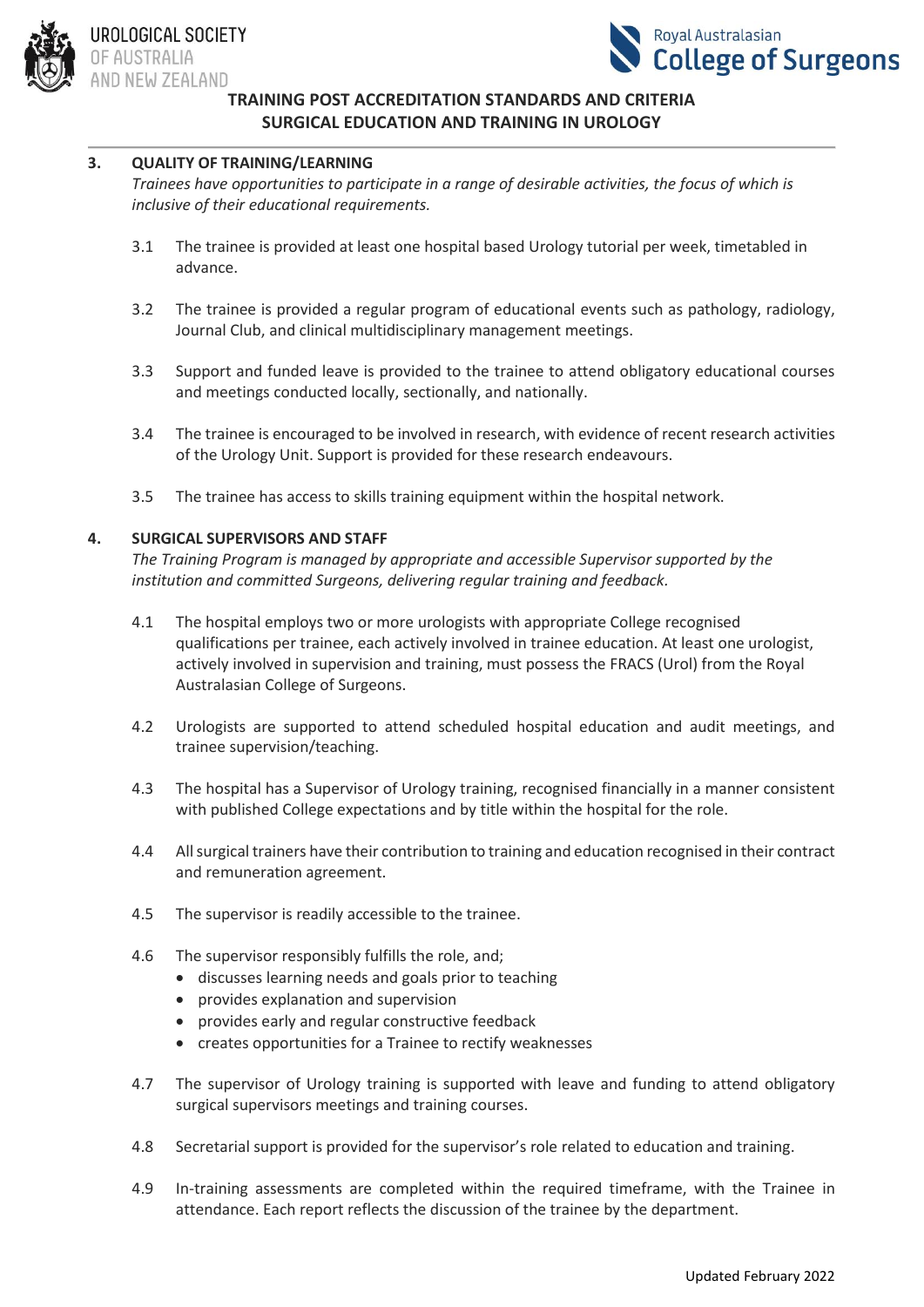



## **5. SUPPORT SERVICES FOR TRAINEES**

*Hospitals and their networks are committed to the training, learning and wellbeing of trainees who, in turn, acknowledge their contracted service responsibilities to their employer.*

- 5.1 Trainee rosters comply with safe work practices as recommended in College guidelines and the urology requirement for a **maximum of 1:2 on-call**.
- 5.2 Funding for the trainee's salary is recurrently guaranteed.
- 5.3 The trainee satisfactorily fulfils their agreed contract requirements.
- 5.4 Clerical support is available to the trainee for clinical and work-related activities.
- 5.5 The trainee has ready access to a Human Resources service, which provides support and information efficiently.
- 5.6 The hospital provides financial support to trainees for the necessary relocations during Urology training rotations. This may include, but is not limited to, financial assistance for relocation, advance information on hospital duties rosters and local accommodation, and other local information important to Trainees and their families.
- 5.7 The hospital provides financial support to trainees for legitimate travel expenses to attend scheduled education sessions published in the relevant regional education program.
- 5.8 The hospital network promotes trainee safety, and a policy to provide security for trainees, where necessary.
- 5.9 The hospital should have a commitment to enabling flexible employment for trainees.

## **6. CLINICAL LOAD AND THEATRE SESSIONS**

*Trainees must have access to a range and volume of clinical and operative experience, which will enable them to acquire the competencies required to be a surgeon. Supervision of trainees must include fulfilling of educational objectives, patient safety and employment obligations.*

- 6.1 The hospital provides at least one Consultant supervised outpatient clinic, with new and followup patients, per week.
- 6.2 At least 4 Consultant supervised inpatient (GA) urology operating lists (or 14 hrs) are available to each trainee per week.
- 6.3 Trainees have priority access, as first surgeon, to all cases or aspects of cases appropriate to their level of training and educational needs.
- 6.4 The hospital has a clearly defined and recognisable urology ward (which may only be part of a ward). This ward is staffed by urology skilled nurses, and these nurses are supported to attend meetings and courses for self improvement.
- 6.5 Trainees are exposed to a minimum of 2 consultant led ward rounds per week
- 6.6 A diverse case-mix enables exposure of the trainee to a breadth of urological surgical experience.
- 6.7 Unreasonable periods of activity downturn (more than 10%, or five weeks per annum) are not implemented by the hospital.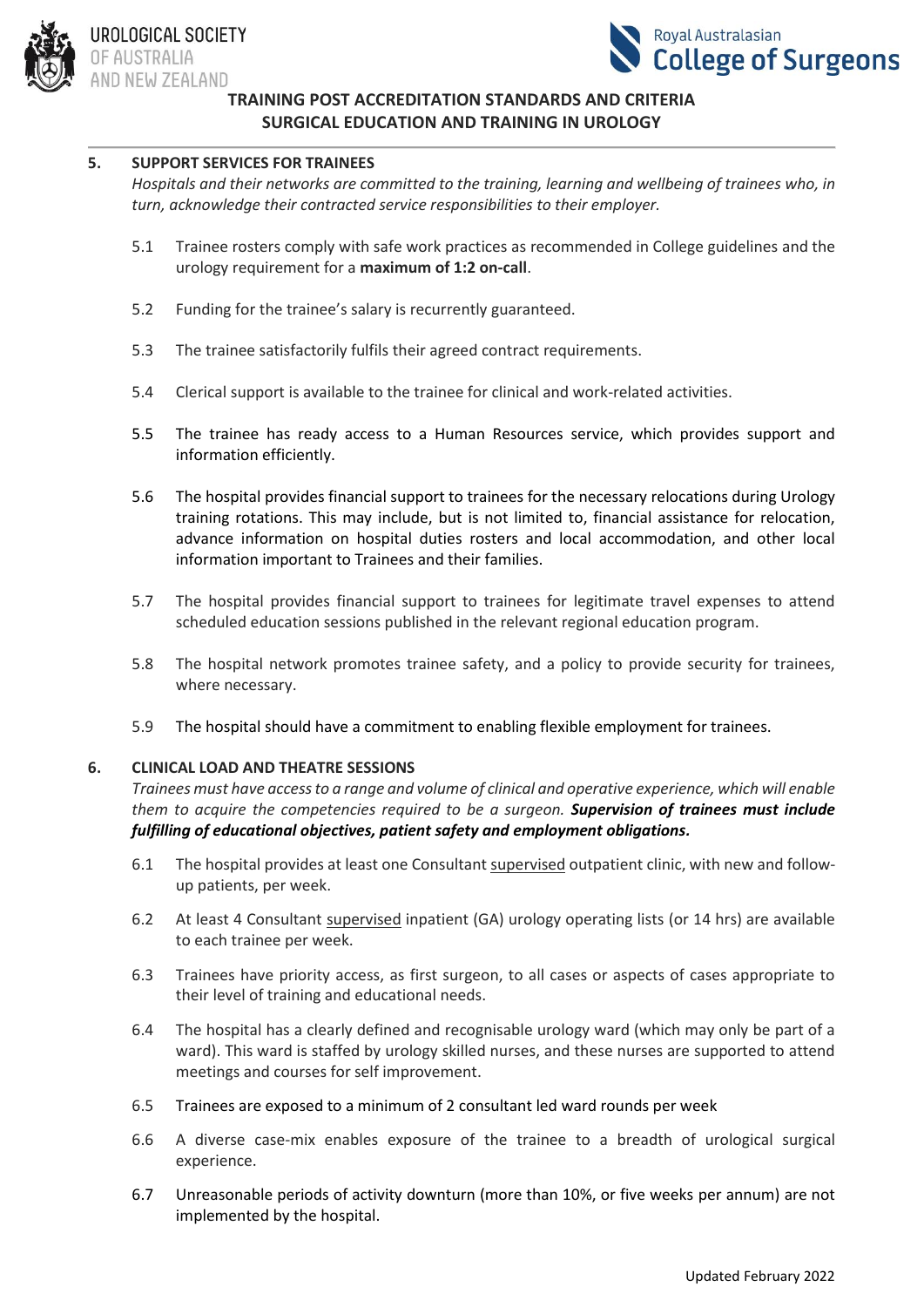

UROLOGICAL SOCIETY **JF AUSTRALIA** AND NEW ZEALAND



# **TRAINING POST ACCREDITATION STANDARDS AND CRITERIA SURGICAL EDUCATION AND TRAINING IN UROLOGY**

- 6.8 Trainees are involved and supervised in the assessment and care of acute/emergency urology cases. On-call, including after-hours work, is supported by a consultant who is readily contactable and attends when requested to assist the trainee.
- 6.9 The hospital provides trainees with the opportunity to:
	- Gain experience in the assessment and diagnosis of the acute abdomen
	- Gain experience in assessment and coordinated management of trauma (where appropriate)
	- Gain experience and skill in the resuscitation and management of the patient who is acutely unwell, unstable or shocked, secondary to blood loss, fluid loss, toxaemia, or sepsis.
	- Learn resuscitation, fluid balance, and nutrition in the surgical patient.
	- Develop sound judgement in the place and realistic expectations of surgery, and the appropriateness of surgery in the well, acutely unwell, co-morbid and dying patient.
	- Develop sound judgement in the use of peri-operative interventions (anti-coagulation, antibiotics, fluids, nutrition) through learning the indications and contra-indications for their use.
	- Gain experience in the early recognition and appropriate investigation and management of post-operative complications.
	- Develop sound technique in wound closure, simple and layered of all of the above incisions
	- Gain knowledge of anatomical land-marks, anatomical relations, and anatomical and surgical planes in the open abdomen.
	- Learn to recognise normal and diseased abdominal and pelvic organs.
	- Learn safe tissue handling, mobilisation, dissection, and transection techniques.
	- Learn to safely, confidently, and fluently gain laparoscopic access to the abdomen and the pelvis. Develop an awareness of anatomical landmarks, and laparoscopic orientation.
	- Develop familiarity with laparoscopic instruments, applicators, and stapling devices.
	- Acquire a level of expertise in laparoscopic tissue manipulation, dissection, and haemostasis.
	- Develop introductory skills in laparoscopic suturing and intra-corporeal knot tying.
- 6.10 Exposure is provided to:
	- Supervised urodynamics
	- Supervised prostate ultrasound and biopsies
	- Supervised flexible cystoscopy lists

## **Additional Criteria for SET5 Posts**

- 6.11 The SET5 trainee is the primary Surgeon for at least 1 operating session per week.
- 6.12 The post provides the SET5 trainee with at least 20% of independent decision making/indirectly supervised operative surgery.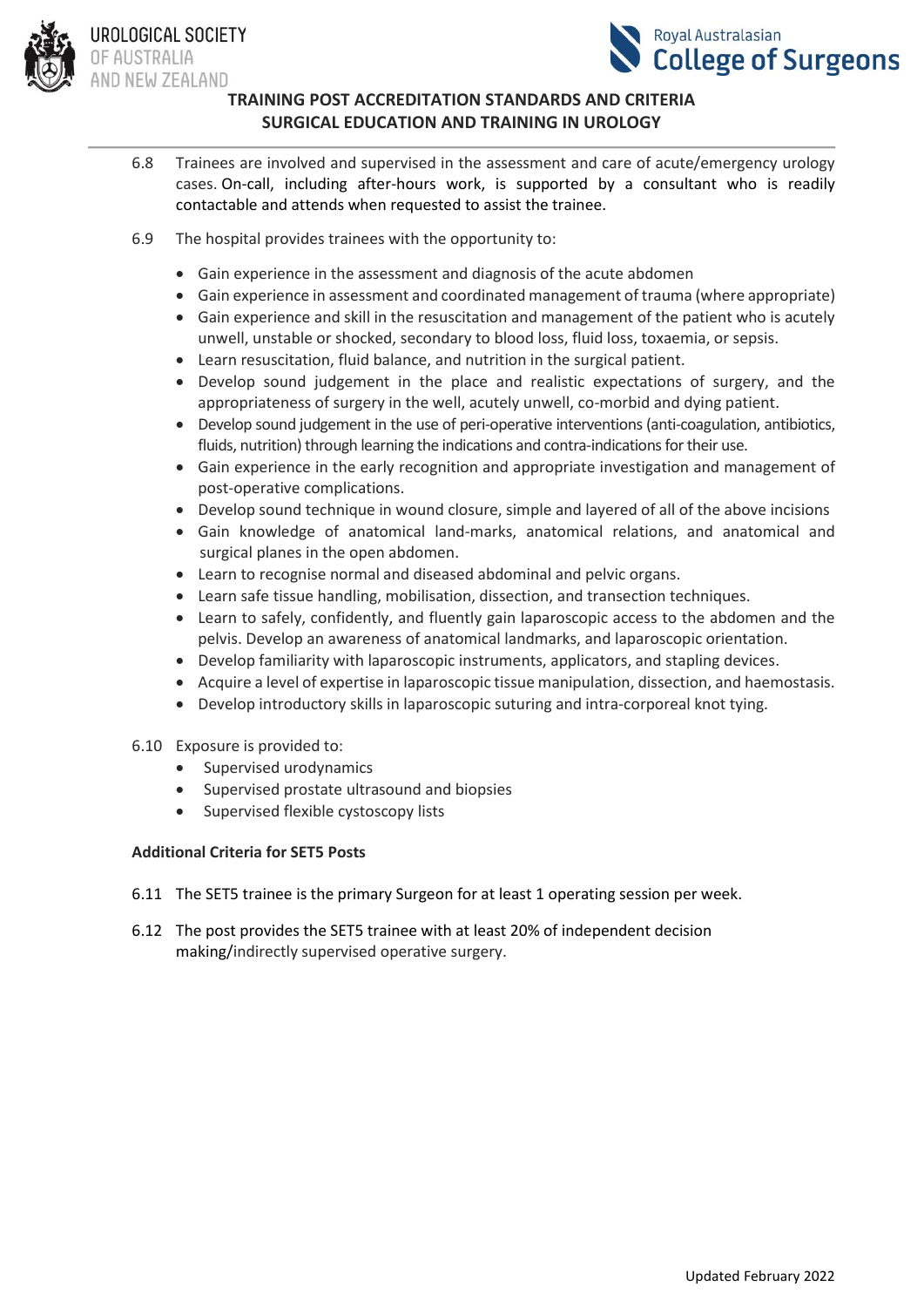



# **TRAINING POST ACCREDITATION STANDARDS AND CRITERIA**

# **SURGICAL EDUCATION AND TRAINING IN UROLOGY**

# **7. EQUIPMENT AND CLINICAL SUPPORT SERVICES**

*A hospital must have the facilities, equipment and clinical support services required to manage surgical cases in Urology.*

- 7.1 The hospital has appropriate accreditation (ACHS or NZCHS).
- 7.2 The hospital has diagnostic imaging services including;
	- General radiography
	- Ultrasonography
	- CT scanning
	- Nuclear medicine
- 7.3 Where local emergency referral protocols demand it is needed, 24 hour access to Imaging (e.g. IVP and/or CT) and Interventional Radiology is available.
- 7.4 The hospital provides facilities and services for:
	- Urodynamic studies
	- Transrectal ultrasound and prostate biopsies
	- Flexible cystoscopies
- 7.5 Enough resources are available in the operating theatre to enable safe and efficient performance of urological procedures. These must include:
	- An image intensifier
	- Open surgical instrumentation of sufficient volume and quality, in good condition.
	- Video cameras sufficient for all urological surgery
	- Comprehensive contemporary upper and lower urinary tract rigid endo-urology instrumentation of acceptable quality and volume. (Access to flexiscopes is preferable)
	- Endoscopic lithotripsy (laser is preferable)
	- Contemporary laparoscopic equipment

#### 7.6 The hospital has accredited diagnostic laboratory services.

7.7 Urology services have appropriate access to all allied health professionals, including skilled stoma therapy and continence nursing, where appropriate.